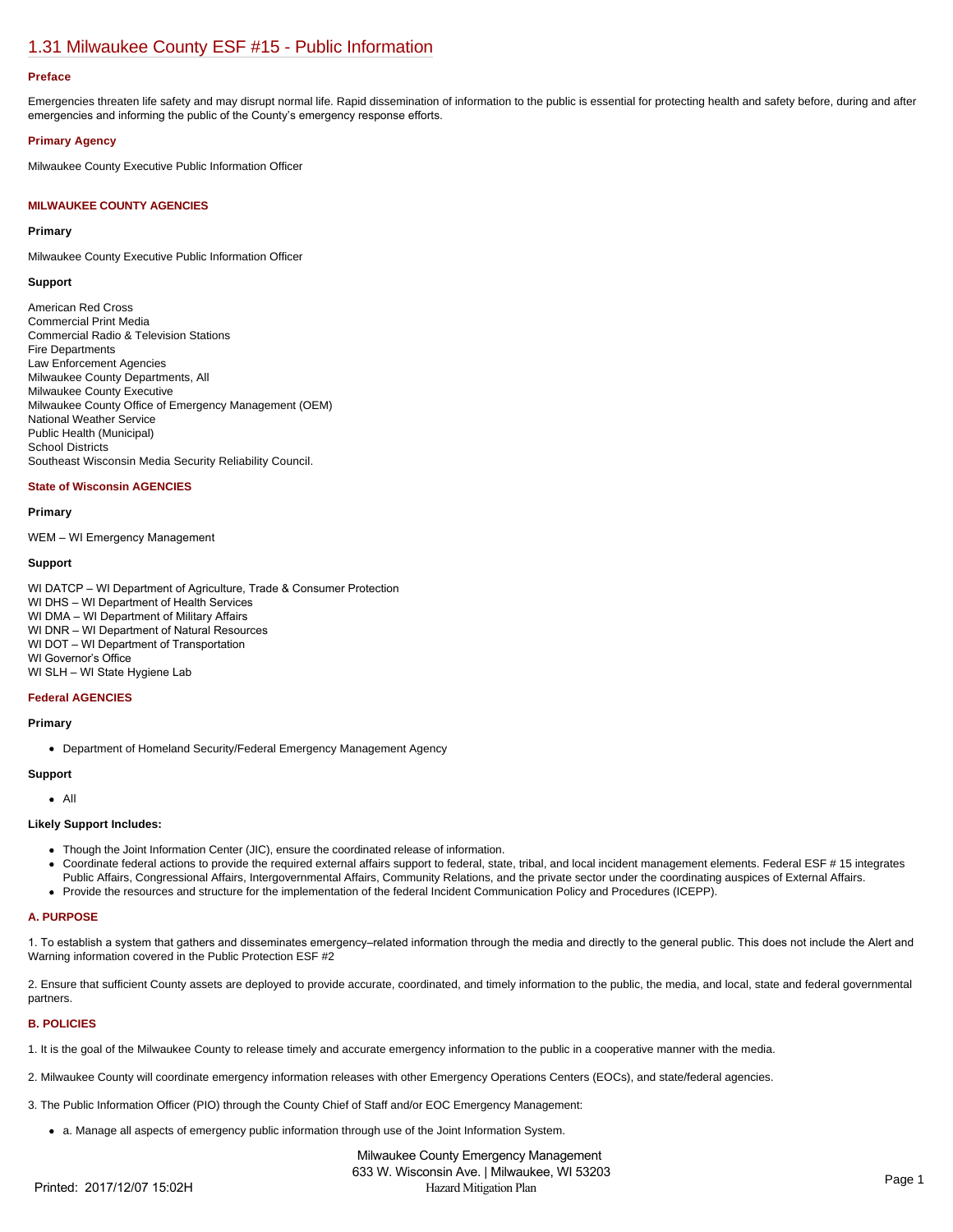## **PRIMARY DEPARTMENT RESPONSIBILITIES/TASKS BY PHASE**

## **MILWAUKEE COUNTY OFFICE OF EMERGENCY MANAGEMENT (OEM)**

|                      | Work with the Office of Emergency Management to:                                                                                                                                                                                                                                                                                                                                                                                                                 |
|----------------------|------------------------------------------------------------------------------------------------------------------------------------------------------------------------------------------------------------------------------------------------------------------------------------------------------------------------------------------------------------------------------------------------------------------------------------------------------------------|
|                      | 1. Maintain this Emergency Support Function (ESF).<br>2. Develop and deliver public education preparedness programs.<br>3. Prepare emergency information and instructions for release during emergencies.<br>4. Develop, maintain system to release timely emergency information and instructions.<br>5. Coordinate and maintain a working relationship with the media; particularly those who will disseminate emergency information to the public.             |
| <b>Pre-Emergency</b> | • List and maintain available media resources (call letters, names, addresses, and telephone numbers) that will disseminate emergency<br>information to the public.                                                                                                                                                                                                                                                                                              |
|                      | 6. Establish a means to monitor and respond to rumors.<br>7. Designate an information center that will be the single, official point of contact for the media during an emergency.<br>8. Ensure ability to provide emergency information/instructions to hearing impaired and non-english speaking populations.<br>9. Participate in drills, exercises.<br>10. Develop emergency action checklists.<br>11. Provide periodic tests of the emergency alert system. |

|           | . Public Information Officer (PIO): When notified, report to the County EOC or incident scene as appropriate. |
|-----------|---------------------------------------------------------------------------------------------------------------|
| Emergency | ∠. Activated by EOC to disseminate emergency information and instructions to the public.                      |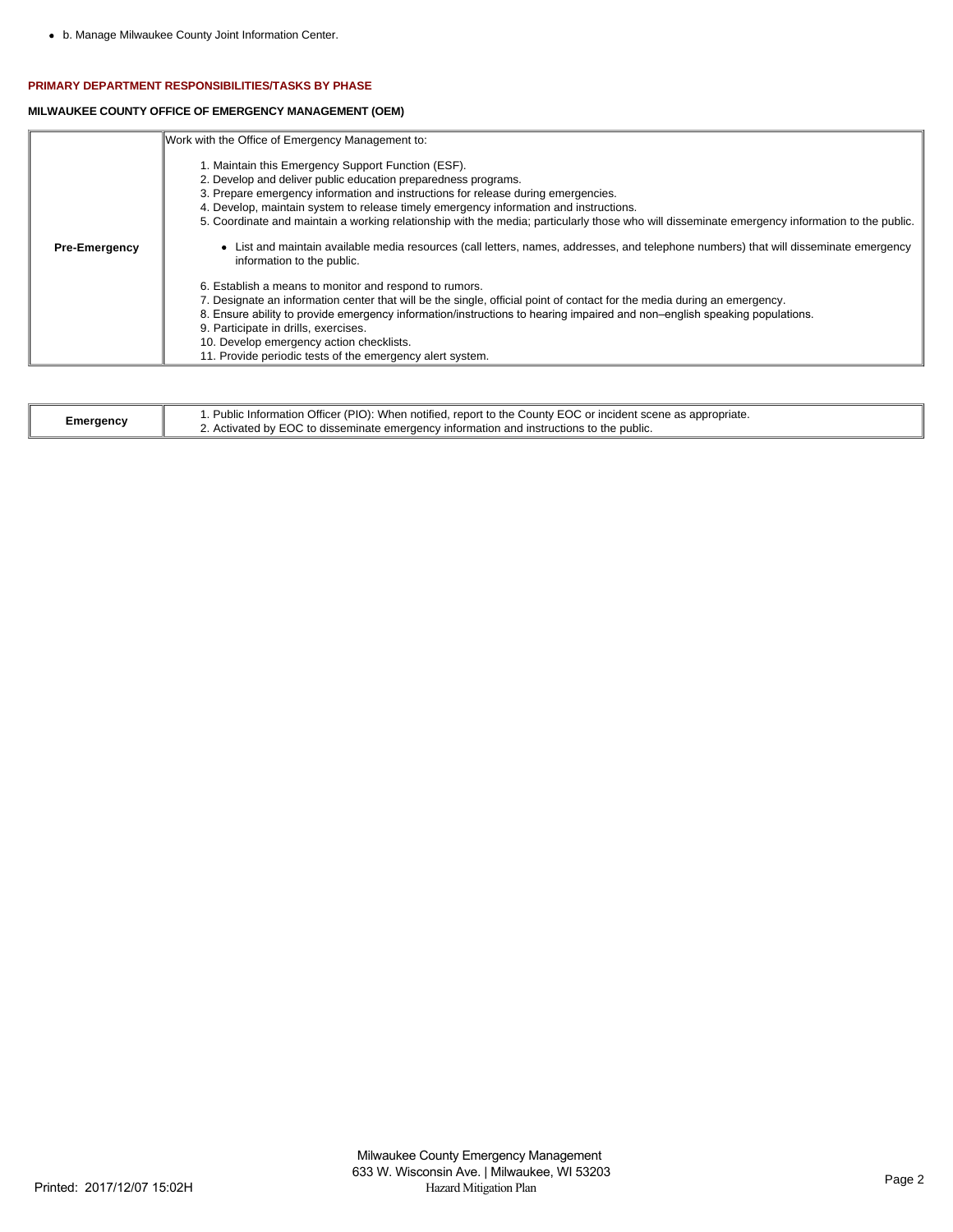|                                             | <b>PIO</b><br>1. Staff the PIO position in the EOC.                                                                                                                                                                                                                                                                                                                                                                                                                                                                                                                                                                                                                                                                                                                                                                                                                                                  |  |  |  |  |  |  |  |  |
|---------------------------------------------|------------------------------------------------------------------------------------------------------------------------------------------------------------------------------------------------------------------------------------------------------------------------------------------------------------------------------------------------------------------------------------------------------------------------------------------------------------------------------------------------------------------------------------------------------------------------------------------------------------------------------------------------------------------------------------------------------------------------------------------------------------------------------------------------------------------------------------------------------------------------------------------------------|--|--|--|--|--|--|--|--|
|                                             |                                                                                                                                                                                                                                                                                                                                                                                                                                                                                                                                                                                                                                                                                                                                                                                                                                                                                                      |  |  |  |  |  |  |  |  |
|                                             | Brief EOC management and staff on procedures/rules to release public information.<br>٠                                                                                                                                                                                                                                                                                                                                                                                                                                                                                                                                                                                                                                                                                                                                                                                                               |  |  |  |  |  |  |  |  |
|                                             | 2. Assist with the dissemination of warning and emergency instructions.<br>3. Prepare official emergency public information:                                                                                                                                                                                                                                                                                                                                                                                                                                                                                                                                                                                                                                                                                                                                                                         |  |  |  |  |  |  |  |  |
|                                             | • a. Gather information.<br>• b. Verify information for accuracy.<br>• c. Monitor media reports.<br>• d. Gain appropriate approval.                                                                                                                                                                                                                                                                                                                                                                                                                                                                                                                                                                                                                                                                                                                                                                  |  |  |  |  |  |  |  |  |
|                                             | 4. Provide emergency public information:                                                                                                                                                                                                                                                                                                                                                                                                                                                                                                                                                                                                                                                                                                                                                                                                                                                             |  |  |  |  |  |  |  |  |
|                                             | • a. Coordinate releases to public.                                                                                                                                                                                                                                                                                                                                                                                                                                                                                                                                                                                                                                                                                                                                                                                                                                                                  |  |  |  |  |  |  |  |  |
|                                             | • b. Inform the public about disaster damage, restricted areas, protection and care for companion animals, farm animals, wildlife, and<br>available emergency assistance.<br>• c. Issue official emergency instructions and information to the public through all available means.                                                                                                                                                                                                                                                                                                                                                                                                                                                                                                                                                                                                                   |  |  |  |  |  |  |  |  |
|                                             | 5. Establish communication links with local media.                                                                                                                                                                                                                                                                                                                                                                                                                                                                                                                                                                                                                                                                                                                                                                                                                                                   |  |  |  |  |  |  |  |  |
|                                             | 6. Respond to media inquiries.<br>7. Monitor and respond to rumors.                                                                                                                                                                                                                                                                                                                                                                                                                                                                                                                                                                                                                                                                                                                                                                                                                                  |  |  |  |  |  |  |  |  |
|                                             |                                                                                                                                                                                                                                                                                                                                                                                                                                                                                                                                                                                                                                                                                                                                                                                                                                                                                                      |  |  |  |  |  |  |  |  |
|                                             | • Establish procedure for dispelling rumors and disseminating accurate information.<br>• Collaborate with trusted community groups to ensure this happens (church groups, neighborhood watch groups, local<br>nonprofits).                                                                                                                                                                                                                                                                                                                                                                                                                                                                                                                                                                                                                                                                           |  |  |  |  |  |  |  |  |
|                                             | 8. Schedule news conferences.                                                                                                                                                                                                                                                                                                                                                                                                                                                                                                                                                                                                                                                                                                                                                                                                                                                                        |  |  |  |  |  |  |  |  |
|                                             | 9. Designate an information center where media representatives can be briefed, compose their news copy, and have telecommunications with<br>their newspaper or station.                                                                                                                                                                                                                                                                                                                                                                                                                                                                                                                                                                                                                                                                                                                              |  |  |  |  |  |  |  |  |
|                                             | 10. Establish, maintain contact with State EOC and WEM Duty Officer:                                                                                                                                                                                                                                                                                                                                                                                                                                                                                                                                                                                                                                                                                                                                                                                                                                 |  |  |  |  |  |  |  |  |
| <b>Emergency Operations</b><br>Center (EOC) | • a. Coordinate emergency information efforts.<br>• b. Participate in, coordinate with state and federal Joint Information Centers.                                                                                                                                                                                                                                                                                                                                                                                                                                                                                                                                                                                                                                                                                                                                                                  |  |  |  |  |  |  |  |  |
|                                             | 11. Maintain documentation: clip articles, log, and maintain list of releases sent.<br>12. Provide technical support to access TV cable system.<br>13. Gain appropriate approval.                                                                                                                                                                                                                                                                                                                                                                                                                                                                                                                                                                                                                                                                                                                    |  |  |  |  |  |  |  |  |
|                                             | <b>Public Communications</b><br>1. Coordinate messages from the various response agencies and establish a Joint Information Center (JIC).<br>2. Gather information on the incident.<br>3. Provide incident related information through the media and other County sources to individuals, families, businesses, and industries directly<br>or indirect-ly affected by the incident.<br>4. Use a broad range of resources to disseminate information.<br>5. Monitor the news coverage to ensure the accuracy of the information being disseminated.<br>6. Handle appropriate special projects such as news conferences and press operations for incident area tours.<br>7. Oversee the key function of media relations.<br>8. Establish a call center.<br>9. Identify and coordinate with the community leaders and neighborhood groups to assist in the rapid dissemination of information, identify |  |  |  |  |  |  |  |  |
|                                             | unmet needs, and to establish an ongoing dialogue and information exchange.                                                                                                                                                                                                                                                                                                                                                                                                                                                                                                                                                                                                                                                                                                                                                                                                                          |  |  |  |  |  |  |  |  |
|                                             | <b>Governmental Affairs</b><br>1. Establish contact with the elected and appointed officials representing affected areas to provide information on the incident.<br>2. Be prepared to arrange an incident site visit for these officials and their staffs.<br>3. Respond to inquiries.                                                                                                                                                                                                                                                                                                                                                                                                                                                                                                                                                                                                               |  |  |  |  |  |  |  |  |
|                                             | Division of Emergency Management.<br>1. Advises County Executive on when to disseminate emergency information/ instructions to public.<br>2. Assist PIO with new releases and rumor control.<br>3. Liaison with other Regional Emergency Management Agencies and State EOC.<br>4. Activate public information activities as dictated by the situation.<br>5. Request activation of the EAS and NOAA Radio systems as required (EOC activation).<br>6. Activate Media Security Reliability Council (MSRC) as appropriate to provide emergency public information.<br>7. Maintain records of cost and expenditures to accomplish this ESF and forward                                                                                                                                                                                                                                                  |  |  |  |  |  |  |  |  |
|                                             |                                                                                                                                                                                                                                                                                                                                                                                                                                                                                                                                                                                                                                                                                                                                                                                                                                                                                                      |  |  |  |  |  |  |  |  |

| <b>Recovery Actions</b> | 1. Establish recovery media center to serve as a central point for distributing public information<br>2. Prepare and release information about the disaster incident to the news media, affected community citizens, response personnel and other<br>agencies and organizations.<br>3. Coordinate press releases and bulletins with the state and federal Joint Information Center (if established).<br>4. Coordinate with federal Community Relation Teams. Maintain contact through the federal/state Disaster Field Office.<br>5. Keep government employees and citizens continuously informed about recovery issues and changes in the recovery process.<br>6. Ensure outreach to non-English speaking population.<br>7. Conduct community forums and workshops; Liaison with community organizations.<br>8. Publicize Redevelopment Plan Policies. |
|-------------------------|---------------------------------------------------------------------------------------------------------------------------------------------------------------------------------------------------------------------------------------------------------------------------------------------------------------------------------------------------------------------------------------------------------------------------------------------------------------------------------------------------------------------------------------------------------------------------------------------------------------------------------------------------------------------------------------------------------------------------------------------------------------------------------------------------------------------------------------------------------|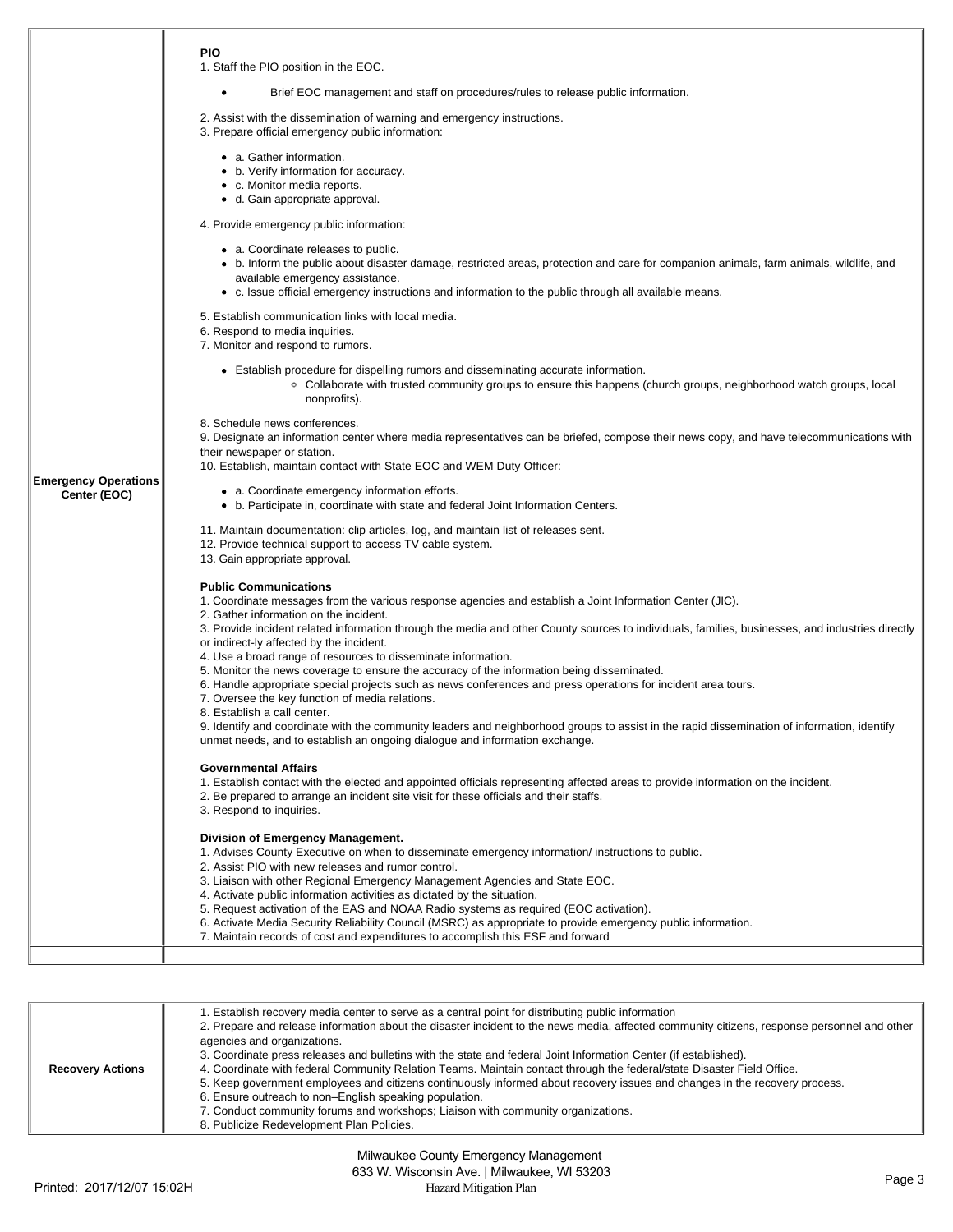|                                                                                   | <b>SUPPORT DEPARTMENTS RESPONSIBILITIES/TASKS</b>                                                                                                                                                                                                                                                                                                                                                                                           |  |  |  |  |  |  |  |
|-----------------------------------------------------------------------------------|---------------------------------------------------------------------------------------------------------------------------------------------------------------------------------------------------------------------------------------------------------------------------------------------------------------------------------------------------------------------------------------------------------------------------------------------|--|--|--|--|--|--|--|
| <b>American Red Cross</b>                                                         | 1. Assist with emergency information dissemination.                                                                                                                                                                                                                                                                                                                                                                                         |  |  |  |  |  |  |  |
| <b>Commercial Print</b><br>Media                                                  | 1. Assist with emergency information dissemination.                                                                                                                                                                                                                                                                                                                                                                                         |  |  |  |  |  |  |  |
| <b>Commercial Radio &amp;</b><br><b>Television Stations</b>                       | 1. Assist with emergency information dissemination.                                                                                                                                                                                                                                                                                                                                                                                         |  |  |  |  |  |  |  |
| <b>Fire Departments</b>                                                           | 1. Assist Public Information Officer (PIO) with information dissemination.                                                                                                                                                                                                                                                                                                                                                                  |  |  |  |  |  |  |  |
| <b>Law Enforcement</b><br><b>Agencies</b>                                         | 1. Assist Public Information Officer (PIO) with information dissemination.<br>2. Provide security for the JIC and/or media briefing areas as necessary.                                                                                                                                                                                                                                                                                     |  |  |  |  |  |  |  |
| <b>Milwaukee County</b><br>Departments, All                                       | 1. Coordinate with emergency operations related news releases emanating from other departments during the disaster and post-disaster time period<br>should be coordinated with the Emergency Operations Center.<br>2. Provide personnel, equipment, supplies and other resources necessary to assist in the distribution of information including establishing the call<br>center.<br>3. Provide advice on message content.                 |  |  |  |  |  |  |  |
| <b>Milwaukee County</b><br><b>Executive</b>                                       | 1. Approves PIO news releases as appropriate.                                                                                                                                                                                                                                                                                                                                                                                               |  |  |  |  |  |  |  |
| <b>Milwaukee County</b><br><b>Office of Emergency</b><br><b>Management (OEM)</b>  | 1. Distribute approved information to the public using MyState USA, text messaging, email or other systems.<br>2. Assist the affected municipality with the release of public information.<br>3. Request the assistance of WEM or State EOC to activate the JPIC as necessary.                                                                                                                                                              |  |  |  |  |  |  |  |
| <b>National Weather</b><br><b>Service</b>                                         | 1. Activate NOAA Weather Radio Network as dictated by situation.<br>2. Activates NOAA Radio Network for non-weather regional emergencies.                                                                                                                                                                                                                                                                                                   |  |  |  |  |  |  |  |
| <b>Public Health</b><br>(Municipal)                                               | 1. Provide consultation, resource material, etc., related to:<br>Emergencies caused by public health events including pandemic influenza, other emerging infectious diseases or acts of bioterrorism.<br>$\bullet$ a.<br>Other emergencies that have the potential to threaten the public's health.<br>$\bullet$ b.<br>Distribute approved information to the public using text messaging, email or other systems.<br>12.                   |  |  |  |  |  |  |  |
| <b>School Districts</b>                                                           | 1. Provide personnel, equipment, supplies and other resources necessary to assist in the distribution of information including assisting with the public<br>information officer's duties.<br>2. Provide the EOC Public Information Officer with frequent updates as to the status of public information activities.<br>3. Distribute approved information to the public using text messaging, email, the schools web site or other systems. |  |  |  |  |  |  |  |
| <b>Southeast Wisconsin</b><br><b>Media Security</b><br><b>Reliability Council</b> | 1.<br>Provide timely information from emergency management to the media and the public.<br>2.<br>Provide for continuity of service of the broadcast stations, cable systems and news services (broadcast restoration).<br>3.<br>Report to the County EOC as requested.                                                                                                                                                                      |  |  |  |  |  |  |  |
| <b>ATTACHMENTS</b>                                                                | 1. Media Reliability Contact List.<br>2. Media Resource List (attached as a separate MS Excel worksheet).                                                                                                                                                                                                                                                                                                                                   |  |  |  |  |  |  |  |
| <b>REFERENCES</b>                                                                 | 1. News Media - Resources.<br>2. Milwaukee County Media Resource List.                                                                                                                                                                                                                                                                                                                                                                      |  |  |  |  |  |  |  |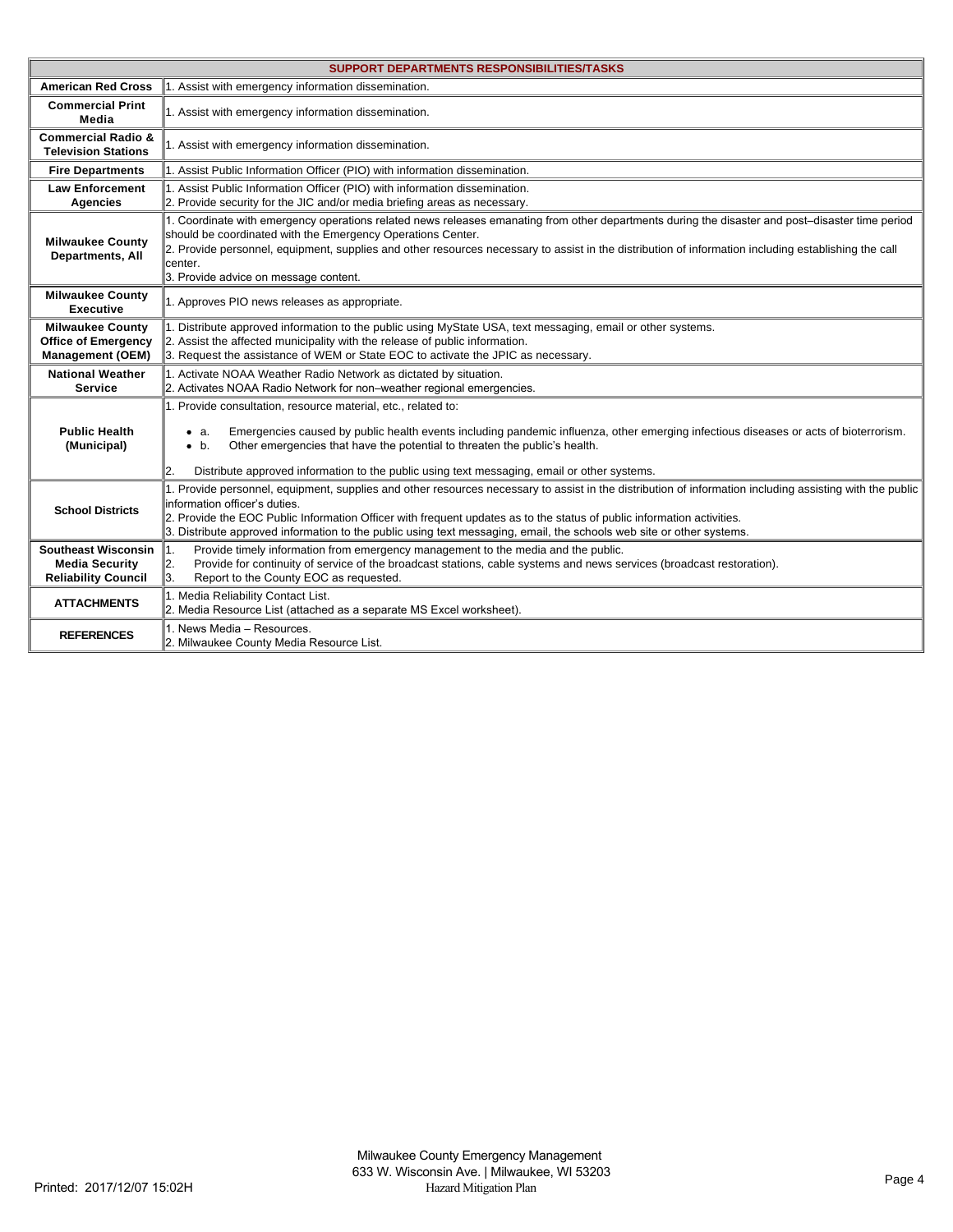# [1.31.1 Attachment 1](https://milwaukeecounty.isc-cemp.com/Cemp/Details?id=5817342)

## **Attachment 1**

| <b>NAME</b>                  | <b>NEWS</b><br><b>CONTACT</b> | <b>NEWS</b><br><b>PHONE (414)</b> | <b>NEWS FAX</b><br>(414) | <b>ENGINEER CONTACT</b>                              | <b>ENGINEER PHONE</b><br>(414) | 24hr PHONE<br>(414) | <b>MAIN BIZ</b><br><b>PHONE (414)</b> | <b>ADDRESS</b>                  | <b>CITY</b>      |
|------------------------------|-------------------------------|-----------------------------------|--------------------------|------------------------------------------------------|--------------------------------|---------------------|---------------------------------------|---------------------------------|------------------|
| WITI - FOX                   | Jim Lemon                     | 586-2160                          | 586-2141                 | John Workman<br>john.workman@foxtv.com               | 586-2302<br>313-5041 (c)       | 586-2321            | 355-6666                              | 9001 N.<br>Green Bay<br>Rd      | Milwaukee        |
| WTMJ -<br>Channel 4          | Jim Cullen                    | 967-5318                          | 967-5378                 | Kent Aschenbrenner<br>kent@journalbroadcastgroup.com | 967-5204<br>852-5204(c)        | 967-5230            | 332-9611                              | 720 E.<br>Capitol<br>Drive      | Milwaukee        |
| <b>WCGV</b><br>Channel 24    |                               | 874-1895                          | 874-1899                 | Dennis Brechlin<br>dbrechli@sbgnet.com               | 874-1856<br>305-3906(c)        | 442-8077            | 442-7050                              | 4041 N.<br>35th Street          | Milwaukee        |
| WVTV-<br>Channel 18          | Amy Jahns                     | 874-1896                          | 874-1899                 | Dennis Brechlin                                      | 874-1856<br>305-3906(c)        | 442-8077            | 442-7050                              | 4041 N.<br>35th Street          | Milwaukee        |
| <b>WDJT TV</b><br>Channel 58 | Herman Ward                   | 607-8140                          | 777-5802                 | Dan Dyer<br>ddyer@cbs58.com                          | 607-8162<br>788-3339 (c)       | 607-8156            | 777-5800                              | 809 S.<br>60th St.              | Milwaukee        |
| WMLW<br>Channel 41           | Herman Ward                   | 607-8140                          | 777-5802                 | Dan Dyer                                             | 788-3339 (c)                   | 607-8156            | 777-5800                              | 809 S.<br>60th St.              | Milwaukee        |
| lwytu<br>Channel 63          | Herman Ward                   | 607-8140                          | 777-5802                 | Dan Dyer                                             | 788-3339 (c)                   | 607-8156            | 777-5800                              | 809 S.<br>60th St.              | Milwaukee        |
| WJJA-<br>Channel 49          | Herman Ward                   | 607-8140                          | 777-5802                 | Dan Dver                                             | 788-3339 (c)                   | 607-8156            | 777-5800                              | 809 S.<br>60th St.              | Milwaukee        |
| WISN-<br>Channel 12          | Susi Quinones 937-3331        |                                   | 342-7505                 | Tony Coleman<br>tcoleman@hearst.com                  | 937-3375<br>702-0771(c)        | 342-3070            | 342-8812                              | 759 N.<br>19th Street           | Milwaukee        |
| WMVS -<br>Channel<br>10/36   | Joe Bauer                     | 271-1036                          | 297-7536                 | Kevin Kukowski<br>kukowskk@matc.edu                  | 297-7576<br>852-0720 (c)       | 297-7624            | 271-1036                              | 1036 N.<br>8th St.<br>4th Floor | Milwaukee        |
| WVCY-<br>Channel 30          | NА                            | 935-3000                          | 935-3015                 | Jim Cronin                                           | 935-3000                       |                     | 935-3000                              | 3434 W.<br>Kilbourn<br>Ave      | Milwaukee        |
| WBWT –<br>Channel 38         |                               |                                   |                          | Dave Janzer<br>dianzer@atswi.com                     | 476-4200<br>477-0663 (c)       |                     |                                       | <b>Bustos</b><br>Media          | Milwaukee        |
| WPXE-<br>Channel 55          |                               |                                   |                          |                                                      |                                |                     |                                       |                                 |                  |
| WWRS-<br>Channel 52          |                               |                                   |                          | <b>Gary Wallace</b>                                  | 920-387-9052                   |                     |                                       |                                 |                  |
| WQBW /<br>FM 97.3            | Ken Herrera                   | 545-8900                          | 327-3200                 | <b>Steve George</b><br>SteveGeorge@clearchannel.com  | 545-8900<br>208-8396(c)        | 944-5430            | 545-8900                              | 12100 W.<br>Howard<br>Ave       | Greenfield       |
| WOKY /<br>AM 920             | Ken Herrera                   | 545-8900                          | 327-3200                 | <b>Steve George</b>                                  | 545-8900                       | 944-5430            | 545-8900                              | 12100 W.<br>Howard<br>Ave       | Greenfield       |
| WMIL / FM<br>106.1           | Ken Herrera                   | 545 - 8900                        | 327-3200                 | Steve George                                         | 545-8900                       | 944-5430            | 545-8900                              | 12100 W.<br>Howard<br>Ave       | Greenfield       |
| WKKV /<br>FM 100.7           | Ken Herrera                   | 545-8900                          | 327-3200                 | <b>Steve George</b>                                  | 545-8900                       | 944-5430            | 545-8900                              | 12100 W.<br>Howard<br>Ave       | Greenfield       |
| WLTQ/<br>FM 97.3             | Ken Herrera                   | 545-8900                          | 327-3200                 | Steve George                                         | 545-8900                       | 944-5430            | 545-8900                              | 12100 W.<br>Howard<br>Ave       | Greenfield       |
| WISN /<br>AM 1130            | Ken Herrera                   | 545-8900                          | 327-3200                 | Steve George                                         | 545-8900                       | 944-5430            | 545-8900                              | 12100 W.<br>Howard<br>Ave       | Greenfield       |
| WRIT / FM<br>95.7            | Ken Herrera                   | 545-8900                          | 327-3200                 | Steve George                                         | 545-8900                       | 944-5430            | 545-8900                              | 12100 W.<br>Howard<br>Ave       | Greenfield       |
| WXSS/<br>FM 103.7            | Mike Clemens 529-1250         |                                   | 529-2122                 | <b>Christopher Tarr</b><br>ctarr@entercom.com        | 445-0681(c)                    | 425-4669            | 529-1250                              | 11800 W.<br>Grange<br>Ave       | Hales<br>Corners |
| WMYX/<br>FM 99.1             | Mike Clemens 529-1250         |                                   | 529-2122                 | <b>Christopher Tarr</b>                              | 445-0681(c)                    | 529-1470            | 529-1250                              | 11800 W.<br>Grange<br>Ave       | Hales<br>Corners |
| WSSP/<br>AM 1250             | Mike Clemens 529-1250         |                                   | 529-2122                 | <b>Christopher Tarr</b>                              | 445-0681(c)                    | 529-1020            | 529-1250                              | 11800 W.<br>Grange<br>Ave       | Hales<br>Corners |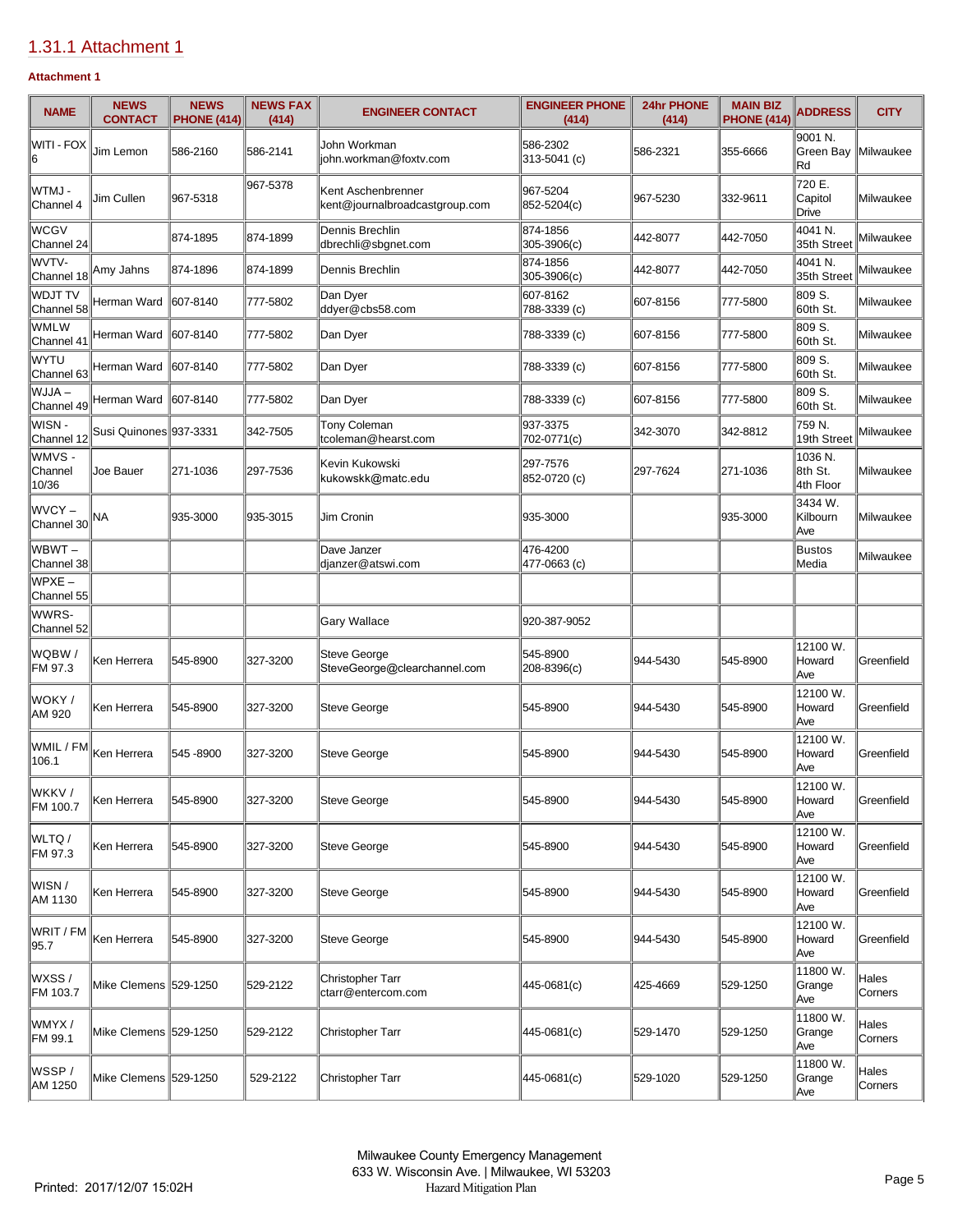| WTMJ/<br>AM 620    | Jon Byman                | 967-5310                  | 967-5492           | Kent Aschenbrenner<br>kent@journalbroadcastgroup.com   | 967-5204<br>852-5204(c)        | 967-5235 | 332-9611     | 720 E.<br>Capitol<br>Drive                | Milwaukee                       |
|--------------------|--------------------------|---------------------------|--------------------|--------------------------------------------------------|--------------------------------|----------|--------------|-------------------------------------------|---------------------------------|
| WKTI / FM<br>94.5  |                          | 967-5339                  | 967-5492           | Kent Aschenbrenner                                     | 967-5204<br>852-5204(c)        | 967-5551 | 332-9611     | 720 E.<br>Capitol<br>Drive                | Milwaukee                       |
| WKLH /<br>FM 96.5  | Carol Caine              | 978-9000                  | 978-9001           | Phil Longenecker<br>plongenecker@milwaukeeradiogrp.com | 349-4130(c)                    | 978-9510 | 978-9000     | 5407 W.<br>McKinley<br>Ave                | Milwaukee                       |
| WJYI / AM<br>1340  | <b>NA</b>                | 978-9000                  | 978-9001           | Phil Longenecker                                       | 349-4130(c)                    | 978-9472 | 978-9000     | 5407 W.<br><b>McKinley</b><br>Ave         | Milwaukee                       |
| WJMR /<br>FM 98.3  | <b>NA</b>                | 978-9000                  | 978-9001           | Phil Longenecker                                       | 349-4130(c)                    | 978-9530 | 978-9000     | 5407 W.<br>McKinley<br>Ave                | Milwaukee                       |
| WHQG /<br>FM 102.9 | Carrie Wendt             | 978-9000                  | 978-9001           | Phil Longenecker                                       | 349-4130(c)                    | 978-9520 | 978-9000     | 5407 W.<br><b>McKinley</b><br>Ave         | Milwaukee                       |
| WJZX / FM<br>106.9 | <b>NA</b>                | 978-9000                  | 978-9001           | Phil Longenecker                                       | 349-4130(c)                    | 978-9540 | 978-9000     | 5407 W.<br>McKinley<br>Ave.               | Milwaukee                       |
| WLUM /<br>FM 102.1 | <b>Neil Robbins</b>      | 771-1021                  |                    | John Church<br>jchurch@milwaukeeradio.com              | 771-1021<br>491-3882(c)        | 434-6199 | 771-1021     | <b>N72W</b><br>12922<br>Good Hope<br>Rd.  | Menomonee<br>Falls, WI<br>53051 |
| WLDB/<br>FM 93.3   | Stan Atkinson   778-1933 |                           | 771-3036           | John Church                                            | 771-1021<br>491-3882(c)        | 434-6197 | 771-1021     | <b>N72W</b><br>12922<br>Good Hope<br>Rd.  | Menomonee<br>Falls, WI<br>53051 |
| WMCS/<br>AM 1290   | Keith Murphy             | 444-1290                  | 444-1409           | John Church                                            | 771-1021<br>491-3882(c)        | 444-6909 | 444-1290     | N72W<br>12922<br>Good Hope<br>Rd.         | Menomonee<br>Falls, WI<br>53051 |
| WYMS/<br>FM 88.9   | NА                       | 475-8989                  | 475-8989           | Dave Janzer<br>djanzer@atswi.com                       | 476-4200<br>477-0663 (c)       |          | 475-8989     | 5225 W.<br>Vliet St                       | Milwaukee                       |
| WUWM /<br>FM 89.7  | Marge Pitrof             | 270-1160                  | 270-1151           | Tom May<br>tmay@uwm.edu                                | 412-4252 (c)                   | 270-1210 | 227-3355     | 161 W.<br>Wisconsin<br>Ave.               | <b>Milwaukee</b>                |
| WHAD /<br>FM 90.7  |                          |                           |                    | Phil Mikalofsky<br>Phil.Mikalofsky@wisconsin.gov       | 608-264-9805<br>608-575-0879 c |          | 227-2040     | 111 E.<br>Kilbourn<br>Ave                 | Milwaukee                       |
| WGTD /<br>FM 91.1  |                          |                           |                    | Dave Janzer<br>djanzer@atswi.com                       | 476-4200<br>477-0663 (c)       |          | 262-564-3062 | 3520 -<br>30TH Ave.<br>Gateway<br>Tech.   | Kenosha                         |
| WMSE /<br>FM 91.7  | NA                       | 277-7247                  | 277-7149           |                                                        |                                | 799-1917 |              | 820 N.<br>Milwaukee Milwaukee<br>St       |                                 |
| WEZY /<br>FM 92.1  | Tom Karkow               | (262) 634-<br>3311        | (262) 634-<br>6515 |                                                        |                                |          |              | 4201<br>Victory<br>Lane                   | Racine                          |
| lwbwi /<br>FM 92.5 | <b>NA</b>                | (262) 334-<br>2344        | (262) 334-<br>1512 |                                                        |                                |          |              | <b>Box 33</b>                             | West Bend                       |
| WIIL / FM<br>95.1  | NA                       | (262) 694-<br>7800        |                    |                                                        |                                |          | 262-694-7800 |                                           | <b>Kenosha</b>                  |
| WDDW/<br>FM 104.7  |                          |                           |                    | Dave Janzer<br>djanzer@atswi.com                       | 476-4200<br>477-0663 (c)       |          | 607-1800     | 1138 S.<br>108th St.<br><b>West Allis</b> | Pleasant<br>Prairie             |
| WKMZ/<br>FM 105.3  | NА                       | 258-1700                  | 266-5353           | Dave Janzer<br>djanzer@atswi.com                       | 476-4200<br>477-0663 (c)       |          | 258-1700     | 135 S.<br>84th St                         | Milwaukee                       |
| WVCY/<br>FM 107.7  | Gordon Morris   935-3000 |                           | 935-3015           | Andy Eliason                                           |                                |          | 935-3000     | 3434 W.<br>Kilbourn<br>Ave                | Milwaukee                       |
| WAUK /<br>AM 540   |                          |                           |                    |                                                        |                                |          | 273-3776     | 770 N.<br>Jefferson<br>lSt                | Milwaukee                       |
| WNOV /<br>AM 860   | Ed Brown                 | 449-9668                  | 449-9945           |                                                        |                                |          | 449-9668     | 3815 N.<br>Teutonia<br>Ave                | Milwaukee                       |
| WLIP / AM<br>1050  |                          | 262 694-1050 262 694-7767 |                    |                                                        |                                |          |              | 8500<br>Green Bay   Kenosha<br>Ave.       |                                 |